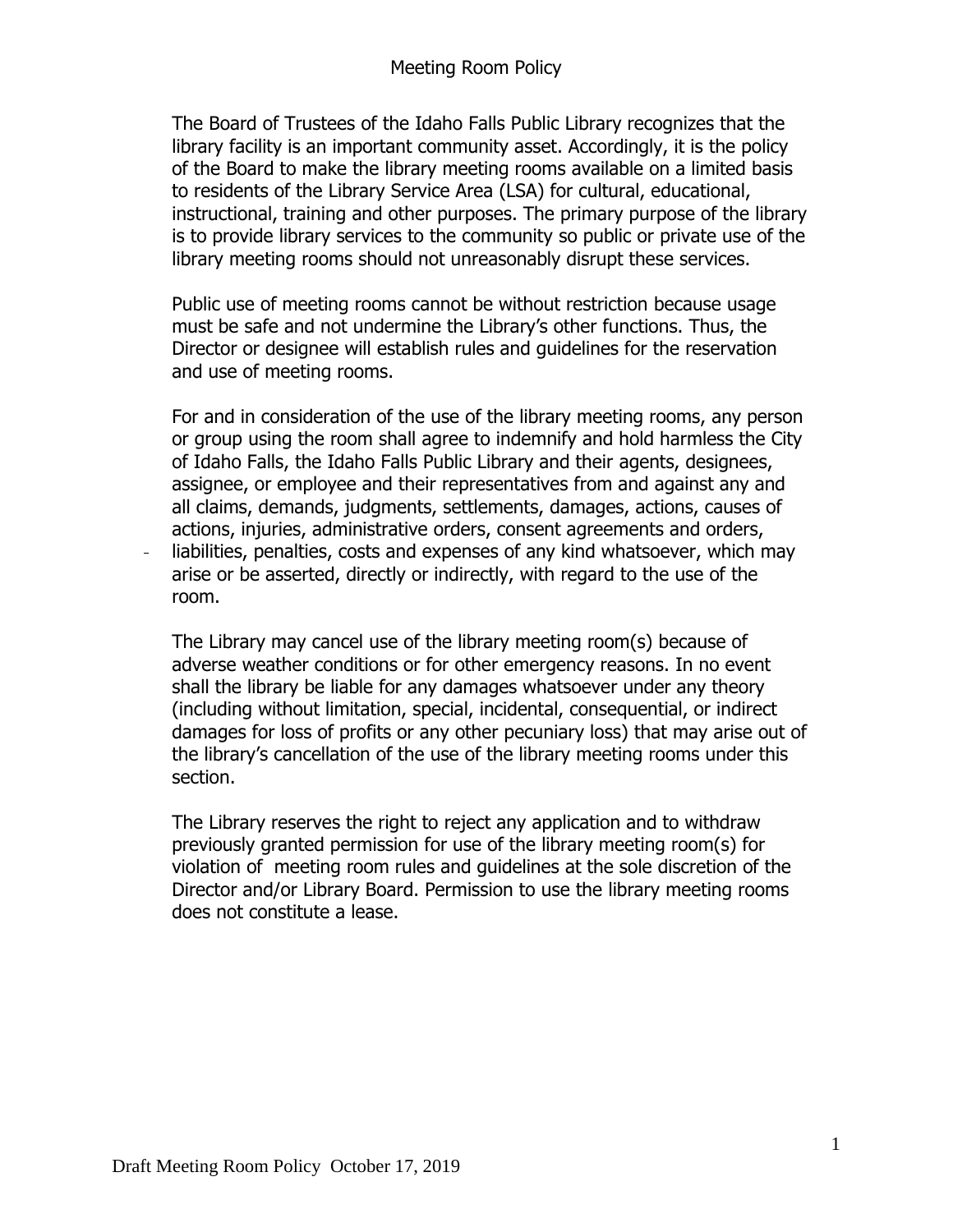## Meeting Room Policy

## Meeting Room Rules & Guidelines

Meeting room usage is subject to the following rules and guidelines.

Rooms are only available to residents of Bonneville County and organizations located in Bonneville County, Idaho. People living outside of Bonneville County and organizations located outside of Bonneville County are encouraged to inquire about room rental at the Skyline Activity Center of the Parks and Recreation Department at 208.612.8480.

The Library does not set up or take down rooms. Those using the room will be responsible to reserve time enough to set up table and chairs if needed, and to take down the same after the event.

Audio visual equipment is not provided. If equipment is needed for a meeting, those reserving the room will need to bring their own audio-visual equipment.

Library-sponsored activities and other City of Idaho Falls departments are given priority in the use of meeting rooms and may be exempt from these guidelines.

No fee may be charged for admission to a meeting in a library meeting room.

Food and beverage use, other than water, requires a non-refundable \$50.00 fee.

Meeting rooms are only available at times and locations that do not conflict with daily operations of the library. Meeting rooms may be available outside of the Library's open hours only at the discretion of the Library Director or designee and additional charges or fees may be imposed.

Reservations will only be taken for meetings with an anticipated attendance of two (2) or more people and upon agreement to follow the Library Meeting Room Policy and the Meeting Room Rules and Guidelines.

Written permission from the Library Director is required to make more than four (4) total pending reservations, or to reserve library meeting rooms for more than three (3) months in advance. Library-sponsored activities, Library auxiliary groups, the City of Idaho Falls and its Divisions and agencies are exempt from these reservation requirements.

Meetings that do not begin within fifteen (15) minutes following their reserved start time may forfeit the use of the library meeting room and any fee(s) that have been paid.